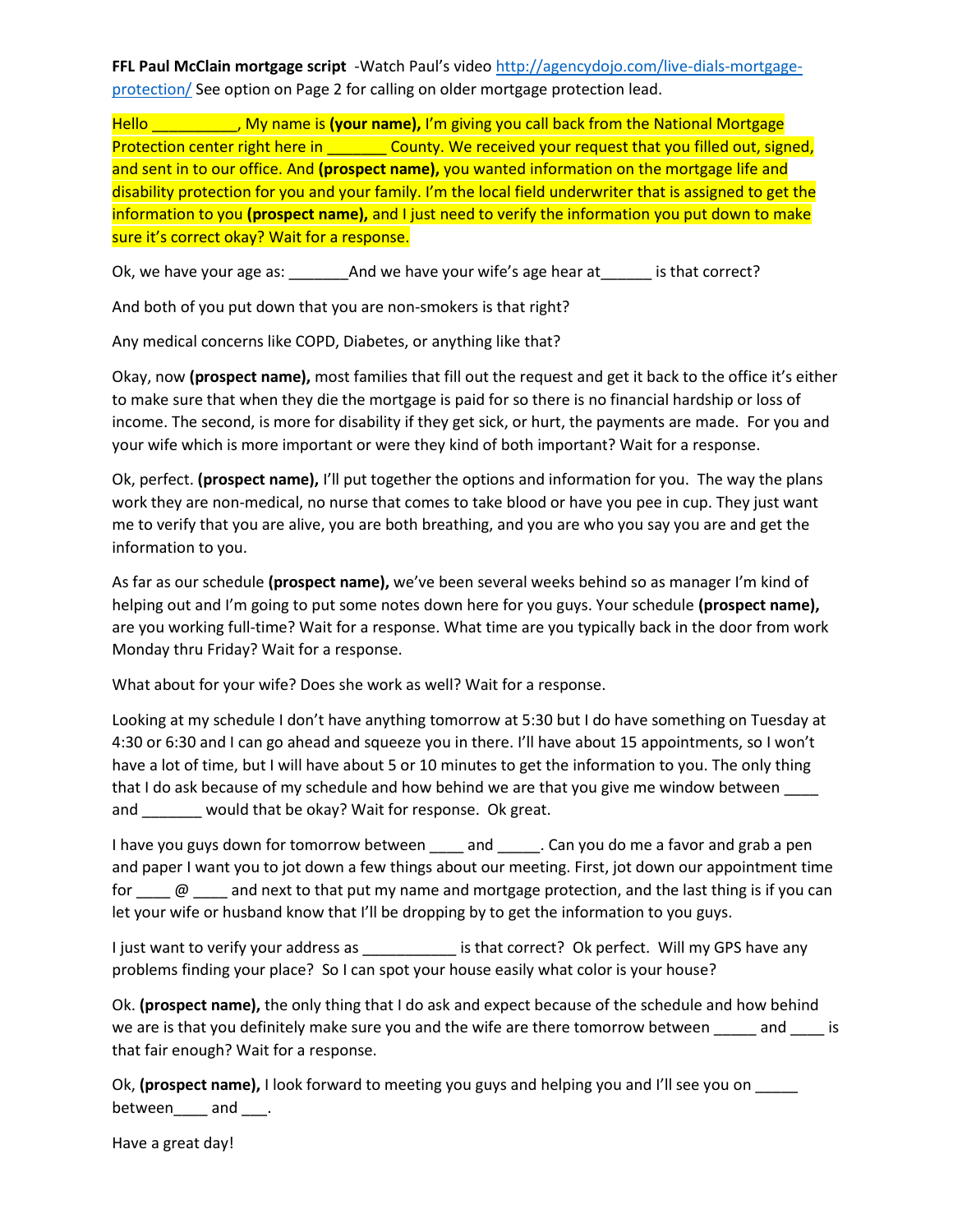**Older mortgage protection lead option script** (If the lead is an older lead you can replace the first paragraph of the script with this one.

Hello \_\_\_\_\_\_\_\_\_, My name is (your name), I'm giving you call back from the National Mortgage Protection center right here in \_\_\_\_\_\_\_\_\_ County. And **(prospect name),** you probably won't remember this, I would be surprised if you did, back when financed your mortgage, you filled out a request, signed it and sent it in to the office. And **(prospect name),** you wanted information on a plan that pays off your mortgage in the event of a death or makes the payments if you became disabled. And **(prospect name),** we went through a recent audit and realized you never received the information you requested for you and your family. So as a manger here, I've been reassigned your case to get the information out there for you, I just need to verify the information you put down here to make sure it's still correct ok **(prospect name),**?

**Go back to rest of the script on page 1.**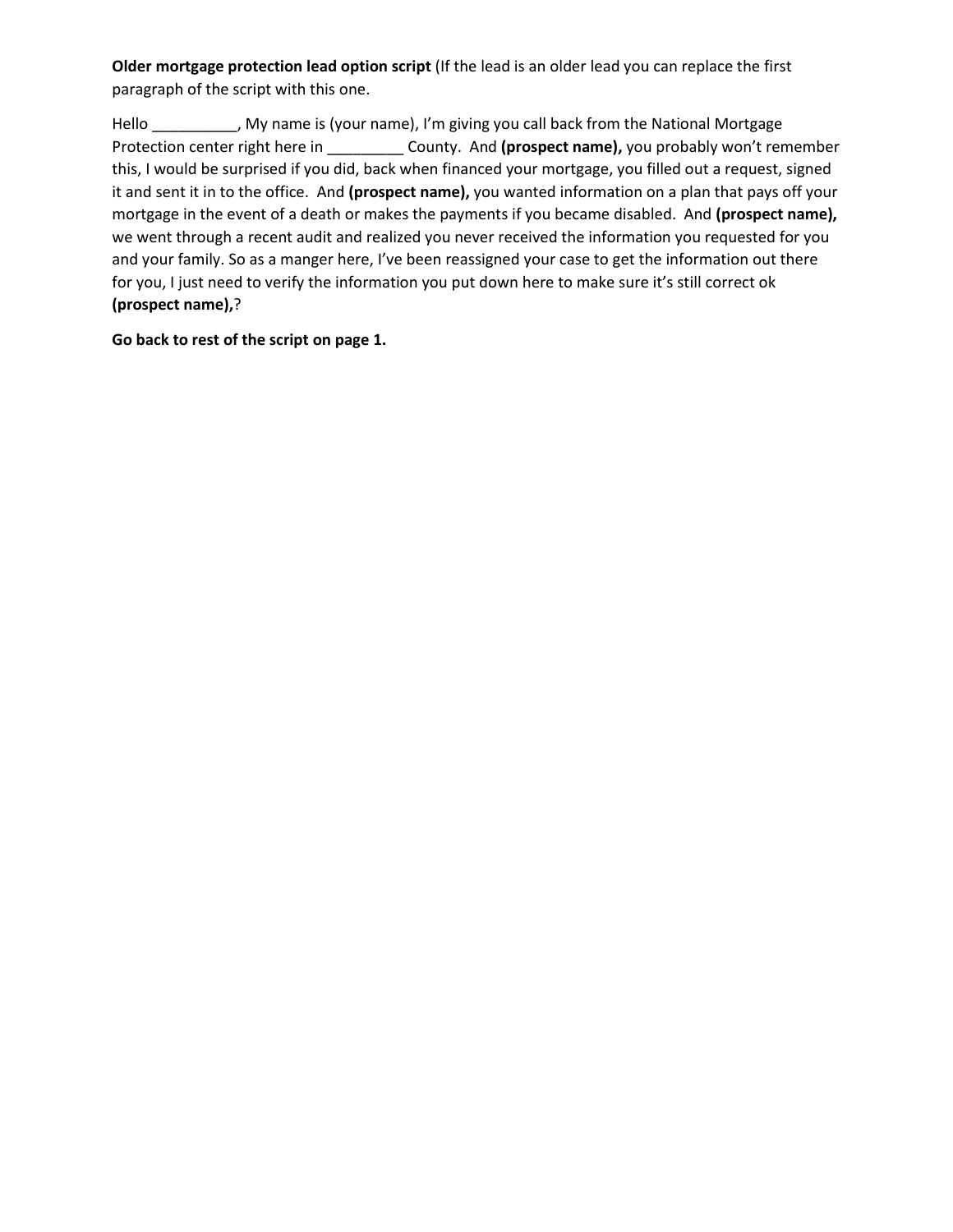## **Objections and Rebuttals**

Anytime you hear an objection the first response should be "That's Exactly Why I'm calling". This simple response creates an interrupt and allows you to simply and easily transition to overcome and maintain control of the conversation.

After you cover the rebuttal go back the go back to the main script and continue verifying the information and booking the appointment)

### **"We already have it taken care"**

That's exactly why I'm calling!" This is benefit you requested that would protect your home if you died. Our records show that you never received the information from us and I'm the field underwriter who has been assigned to your request to get you taken care of. I just need a quick second to verify some information so I can run some options for you. **"Is this life insurance, I already have that"**

That's exactly why I'm calling! This is the benefit you requested when you were financing your home if you died, and I'm the field underwriter that has been assigned to work on your case, and I just need a moment to verify some information you gave.

### **I'm busy and can't don't have time can you call me back"**

That's exactly why I'm calling! I only have a few seconds and I'm going to work on your case this week and I just need 30 seconds.,

Or:

I'm going to be down the street in your area on Tuesday meeting with 12 other families I'm going to squeeze you into a 10 minute window. Does the afternoon or evening work better for you?

### **"I sold my house"**

That's exactly why I'm calling! You never put this mortgage protection in place on your old home, and as you know, you can get this on your new home? Right?

### **We met with someone and it's too expensive**

That's exactly why I'm calling! It looks like you haven't put this protection in place yet, and we've actually got some really affordable options right now that I think you and your wife would want to take a look at. So I'm the field underwriter that's been assigned to put some options together, and I just need to take a quick second to verify the information you have already provided.

Or

That's exactly why I'm calling! Most agents only show you the A option which is the most expensive. I show you all 3 options that and let you choose the most affordable that works with your budget.

## **I'm not longer interested**

That's exactly why I'm calling! When you say you are no longer interested is that because you met with someone at it was too expensive or that you didn't qualify?

## **I'm meeting with another agent ….**

That's exactly why I'm calling! I work with virtually all of the carriers that are out there, therefore, I am able to shop around and get you the best prices on the market place, period, and when you think about it, it doesn't hurt to compare right? (They say "Right"). So with that in mind, I just need to verify your information and get those quotes out to you, ok …?"